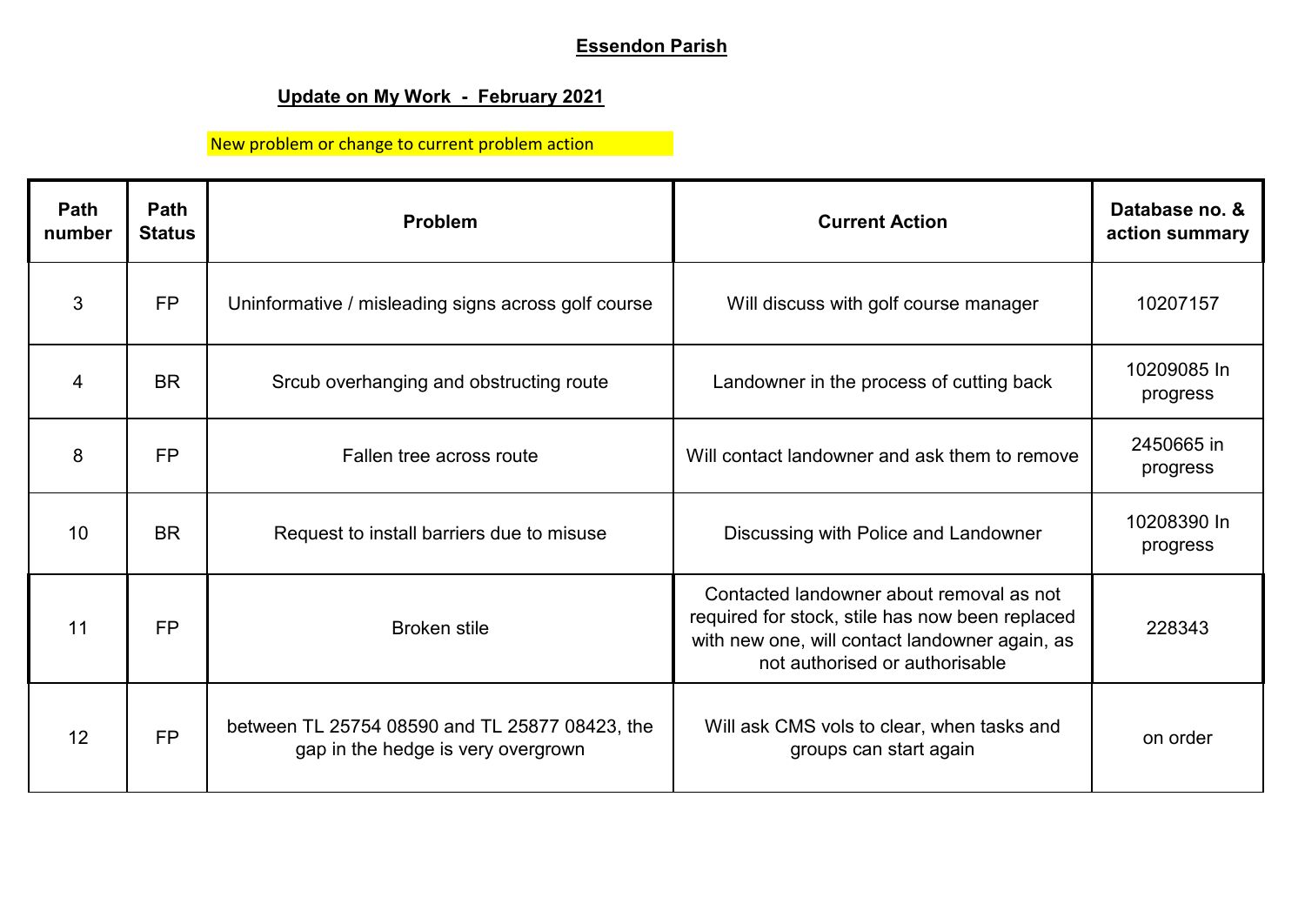| 13 | <b>FP</b>   | Scrub within path forcing walkers more into field, needs<br>cutting back to field boundary | Will look at CMS vols cutting back                                                                                                             | 10209500         |
|----|-------------|--------------------------------------------------------------------------------------------|------------------------------------------------------------------------------------------------------------------------------------------------|------------------|
| 13 | <b>FP</b>   | Signpost leaning                                                                           | Rusted too, so will replace                                                                                                                    | on order         |
| 13 | <b>FP</b>   | Fallen waymark post at the junction of Essendon 013 &<br>017                               | Will ask CMS vols to reinstall / replace, when<br>tasks and groups can start again                                                             | 2450784          |
| 14 | <b>BOAT</b> | Signpost fallen over                                                                       | Will replace                                                                                                                                   | 2421599 on order |
| 15 | <b>FP</b>   | Misuse by motorbikes                                                                       | Awaiting evidence from Police and Landowner                                                                                                    | 10209502         |
| 16 | <b>FP</b>   | Trees planted in footpath now narrowing the width                                          | will write to house / land owner and as they are<br>removed                                                                                    | 10207159         |
| 18 | <b>BR</b>   | Security camera installed on bridleway                                                     | Discussing with Enforcement Officer                                                                                                            | 10204353         |
| 18 | <b>BR</b>   | Fencing installed in bridleway                                                             | Discussing with Enforcement Officer                                                                                                            | 10204354         |
| 19 | <b>FP</b>   | New fence being installed in footpath                                                      | Measured and contacted landowner, width being<br>discussed, walkers may make MOD app for width<br>claim, no futher information or App received | 10203603 Noted   |
| 19 | FP          | Fallen gate on path at junction with 20                                                    | Will contact landowner and ask them to remove /<br>repair, now repaired by landowner                                                           | 2450662 Done     |